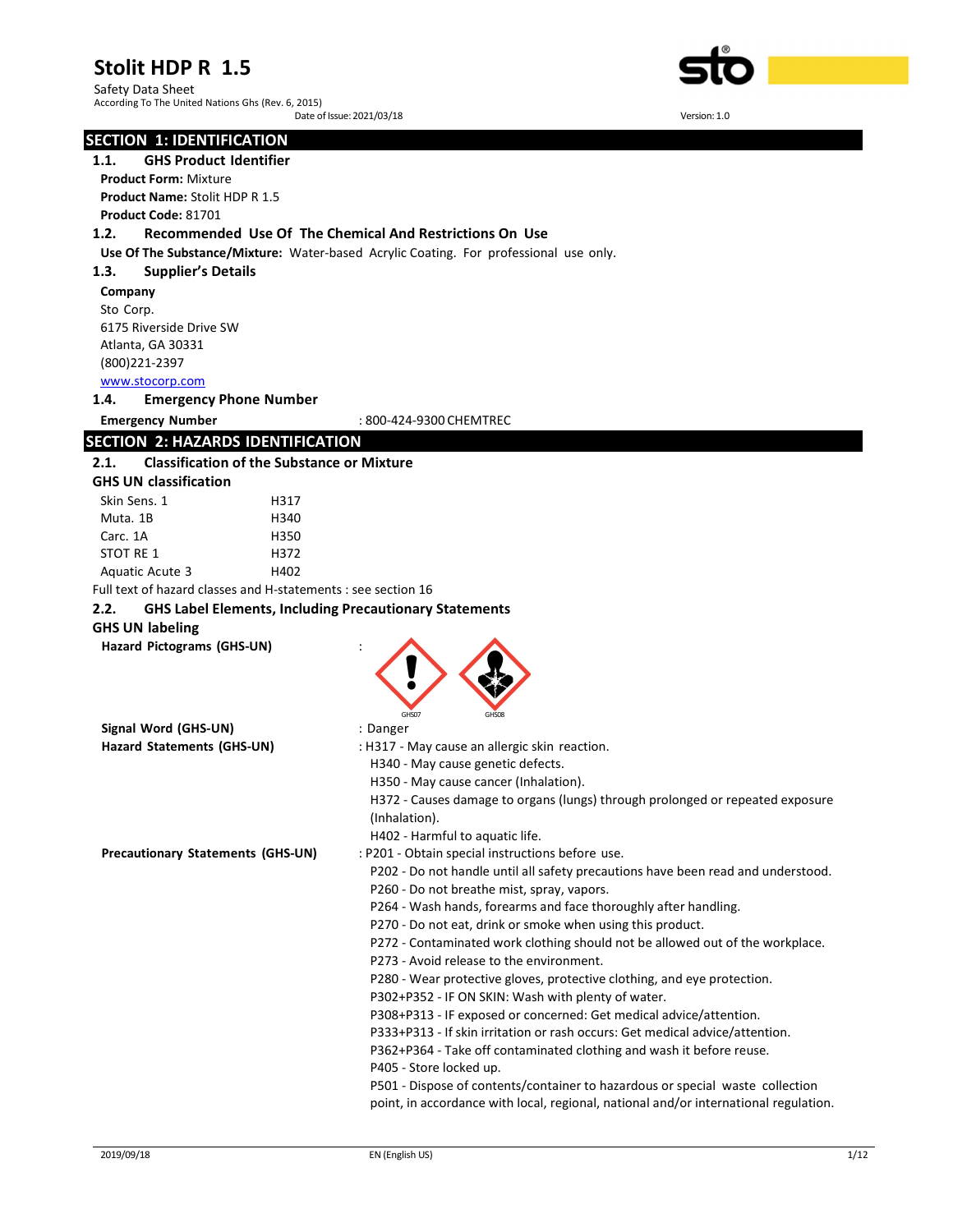Safety Data Sheet According To The United Nations Ghs (Rev. 6, 2015)



#### 2.3. Other hazards which do not result in classification

Exposure may aggravate pre-existing eye, skin, or respiratory conditions.

## 2.4. Unknown Acute Toxicity (GHS-UN)

No data available

# SECTION 3: COMPOSITION/INFORMATION ON INGREDIENTS

## 3.1. Substances

Not applicable

#### 3.2. Mixtures

| Name                                   | <b>Product Identifier</b> | %                     | <b>GHS UN classification</b>                                                                                                                                                                                                                         |
|----------------------------------------|---------------------------|-----------------------|------------------------------------------------------------------------------------------------------------------------------------------------------------------------------------------------------------------------------------------------------|
| Limestone                              | (CAS-No.) 1317-65-3       | $5.904 -$<br>47.13317 | Not classified                                                                                                                                                                                                                                       |
| Quartz                                 | (CAS-No.) 14808-60-7      | < 17.596735           | <b>Carcinogenicity Category</b><br>1A, H350<br>Specific target organ toxicity<br>(single exposure) Category<br>3, H335<br>Specific target organ toxicity<br>(repeated exposure)<br>Category 1, H372                                                  |
| Silica, amorphous, diatomaceous earth  | (CAS-No.) 68855-54-9      | $= 4.93$              | Specific target organ toxicity<br>(repeated exposure)<br>Category 1, H372                                                                                                                                                                            |
| Silica, cristobalite                   | (CAS-No.) 14464-46-1      | $1.972 - 3.451$       | <b>Carcinogenicity Category</b><br>1A, H350<br>Specific target organ toxicity<br>(repeated exposure)<br>Category 1, H372                                                                                                                             |
| Titanium dioxide                       | (CAS-No.) 13463-67-7      | 1.42                  | Not classified                                                                                                                                                                                                                                       |
| Perlite                                | (CAS-No.) 93763-70-3      | $= 0.78$              | Not classified                                                                                                                                                                                                                                       |
| Naphtha, petroleum, hydrotreated heavy | (CAS-No.) 64742-48-9      | $0.351 - 0.39$        | Acute toxicity (dermal)<br>Category 5, H313<br>Germ cell mutagenicity<br>Category 1B, H340<br><b>Carcinogenicity Category</b><br>1B, H350<br><b>Aspiration hazard Category</b><br>1, H304                                                            |
| Ethanedial                             | (CAS-No.) 107-22-2        | < 0.12                | Acute toxicity (oral)<br>Category 3, H301<br>Acute toxicity<br>(inhalation:dust, mist)<br>Category 4, H332<br>Skin corrosion/irritation<br>Category 2, H315<br>Skin sensitization, Category<br>1, H317<br>Germ cell mutagenicity<br>Category 2, H341 |
| Slack wax, petroleum                   | (CAS-No.) 64742-61-6      | $0.1 - 0.12$          | <b>Carcinogenicity Category</b><br>1B, H350                                                                                                                                                                                                          |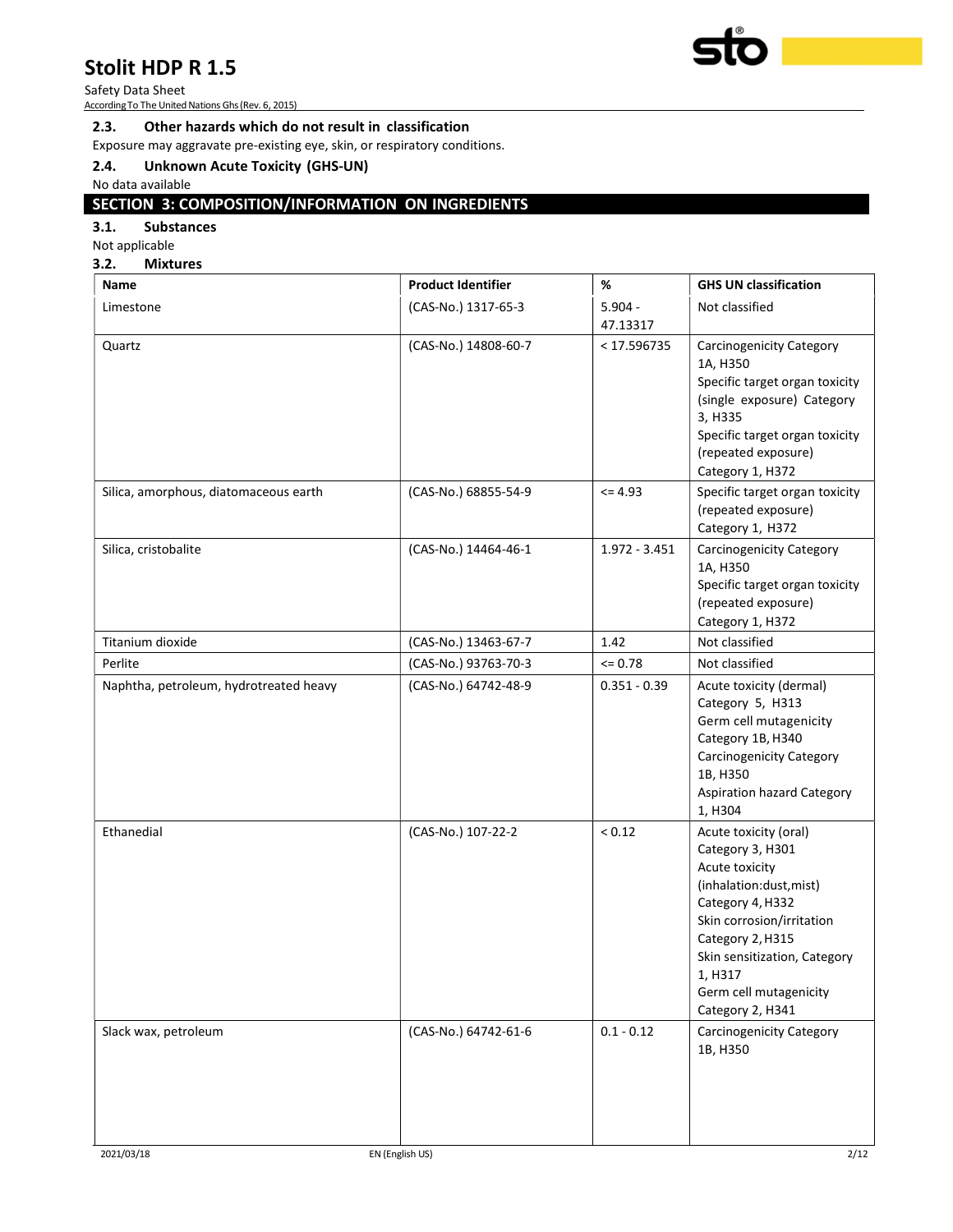# Safety Data Sheet

According To The United Nations Ghs (Rev. 6, 2015)



| 3(2H)-Isothiazolone, 2-octyl- | (CAS-No.) 26530-20-1 | $0.05795 -$<br>0.06405 | Acute toxicity (oral)<br>Category 4, H302<br>Acute toxicity (dermal)<br>Category 3, H311<br>Acute toxicity<br>(inhalation:dust, mist)<br>Category 3, H331<br>Skin corrosion/irritation<br>Category 1B, H314<br>Serious eye damage/eye<br>irritation Category 1, H318<br>Skin sensitization, Category<br>1, H317<br>Hazardous to the aquatic<br>environment - Acute Hazard |
|-------------------------------|----------------------|------------------------|---------------------------------------------------------------------------------------------------------------------------------------------------------------------------------------------------------------------------------------------------------------------------------------------------------------------------------------------------------------------------|
|                               |                      |                        | Category 1, H400<br>Hazardous to the aquatic<br>environment - Chronic<br>Hazard Category 1, H410                                                                                                                                                                                                                                                                          |

## Full text of H-phrases: see section 16

#### SECTION 4: FIRST AID MEASURES

#### 4.1. Description of Necessary First-Aid Measures

General: Never give anything by mouth to an unconscious person. If you feel unwell, seek medical advice (show the label where possible).

Inhalation: When symptoms occur: go into open air and ventilate suspected area. Obtain medical attention if breathing difficulty persists.

Skin Contact: Remove contaminated clothing. Drench affected area with water for at least 15 minutes. Obtain medical attention if irritation/rash develops or persists.

Eye Contact: Remove contact lenses, if present and easy to do. Continue rinsing. Rinse cautiously with water for at least 15 minutes. Obtain medical attention.

Ingestion: Rinse mouth. Do NOT induce vomiting. Obtain medical attention.

#### 4.2. Most Important Symptoms/Effects, Acute and Delayed

General: Causes damage to organs (lungs) through prolonged or repeated exposure (Inhalation). Skin sensitization. May cause genetic defects. May cause cancer (Inhalation).

Inhalation: Prolonged exposure may cause irritation.

Skin Contact: May cause an allergic skin reaction.

Eye Contact: May cause slight irritation to eyes.

Ingestion: Ingestion may cause adverse effects.

Chronic Symptoms: May cause cancer. Causes damage to organs through prolonged or repeated exposure. May cause genetic defects. Finely divided Quartz dust has caused cancer and lung disease in workers that inhale it over an extended period of time. Since this product is in a liquid form, the Quartz dust is not able to become airborne and cannot be inhaled. Thus, the hazards usually associated with Quartz dust are not applicable to this product.

4.3. Indication of Immediate Medical Attention and Special Treatment Needed, If Necessary

If exposed or concerned, get medical advice and attention. If medical advice is needed, have product container or label at hand.

### SECTION 5: FIRE-FIGHTING MEASURES

#### 5.1. Extinguishing Media

Suitable Extinguishing Media: Water spray, fog, carbon dioxide (CO<sub>2</sub>), alcohol-resistant foam, or dry chemical. Unsuitable Extinguishing Media: Do not use a heavy water stream. Use of heavy stream of water may spread fire.

#### 5.2. Specific Hazards Arising From the Chemical

Fire Hazard: Not considered flammable but may burn at high temperatures.

Explosion Hazard: As supplied, this product is a liquid. However, when dried this product may produce combustible dust when processed. Use caution when working with combustible dusts. Use appropriate engineering controls to keep generation of airborne dust to a minimum.

Reactivity: Quartz (silica) will dissolve in hydroflouric acid producing a corrosive gas, silicon tetrafluoride.

#### 5.3. Special Protective Actions for Fire-Fighters

Precautionary Measures Fire: Exercise caution when fighting any chemical fire.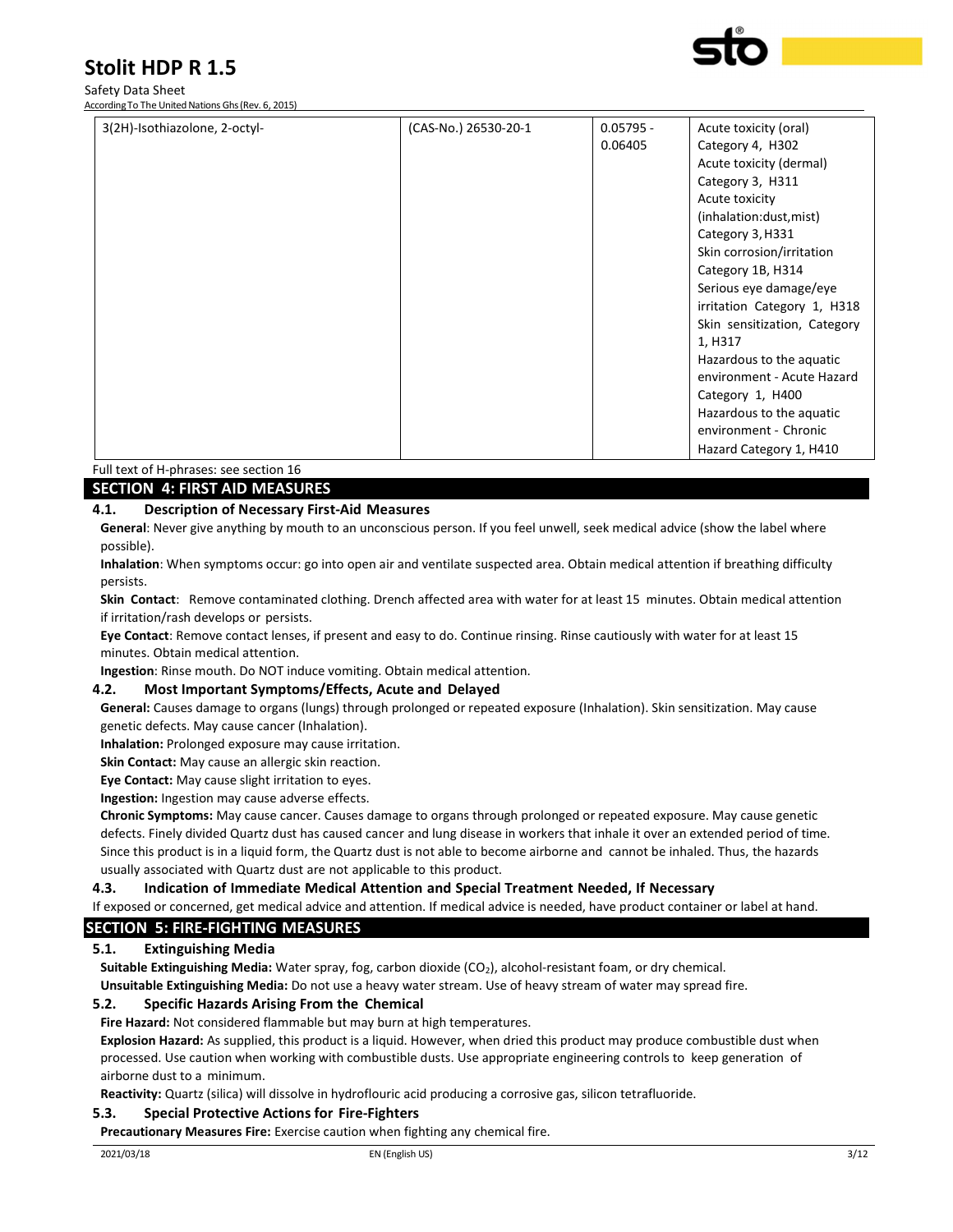Safety Data Sheet According To The United Nations Ghs (Rev. 6, 2015)

Firefighting Instructions: Use water spray or fog for cooling exposed containers.

Protection During Firefighting: Do not enter fire area without proper protective equipment, including respiratory protection. Other Information: Do not allow run-off from fire fighting to enter drains or water courses.

Hazardous Combustion Products: Carbon oxides (CO, CO<sub>2</sub>). Formaldehyde. Hydrocarbons. Sulfur oxides. Nitrogen oxides.

Hydrogen chloride. Bromine compounds.

### SECTION 6: ACCIDENTAL RELEASE MEASURES

#### 6.1. Personal Precautions, Protective Equipment and Emergency Procedures

General Measures: Do not breathe vapor, mist or spray. Do not get in eyes, on skin, or on clothing. Do not handle until all safety precautions have been read and understood.

#### 6.1.1. For Non-Emergency Personnel

Protective Equipment: Use appropriate personal protective equipment (PPE).

Emergency Procedures: Evacuate unnecessary personnel.

#### 6.1.2. For Emergency Responders

Protective Equipment: Equip cleanup crew with proper protection.

Emergency Procedures: Upon arrival at the scene, a first responder is expected to recognize the presence of dangerous goods, protect oneself and the public, secure the area, and call for the assistance of trained personnel as soon as conditions permit. Ventilate area.

#### 6.2. Personal Precautions, Protective Equipment and Emergency Procedures

Prevent entry to sewers and public waters. Avoid release to the environment.

#### 6.3. Methods and Materials for Containment and Cleaning Up

For Containment: Contain any spills with dikes or absorbents to prevent migration and entry into sewers or streams. Methods for Cleaning Up: Clean up spills immediately and dispose of waste safely. Transfer spilled material to a suitable container for disposal. Contact competent authorities after a spill.

#### 6.4. Reference to Other Sections

See Section 8 for exposure controls and personal protection and Section 13 for disposal considerations.

#### SECTION 7: HANDLING AND STORAGE

#### 7.1. Precautions for Safe Handling

Additional Hazards When Processed: As supplied, this product is a liquid. However, when dried this product may produce combustible dust when processed. Use caution when working with combustible dusts. Use appropriate engineering controls to keep generation of airborne dust to a minimum.

Precautions for Safe Handling: Wash hands and other exposed areas with mild soap and water before eating, drinking or smoking and when leaving work. Obtain special instructions before use. Do not handle until all safety precautions have been read and understood. Do not breathe mist, spray, vapors. Avoid contact with eyes, skin and clothing.

Hygiene Measures: Handle in accordance with good industrial hygiene and safety procedures.

#### 7.2. Conditions for Safe Storage, Including Any Incompatibilities

Technical Measures: Comply with applicable regulations.

Storage Conditions: Keep container closed when not in use. Store in a dry, cool place. Keep/Store away from direct sunlight, extremely high or low temperatures and incompatible materials. Store locked up/in a secure area.

Incompatible Materials: Strong acids, strong bases, strong oxidizers. Alkalis. Reducing agents. Silicates react with powerful oxidizers such as fluorine, boron trifluoride, chlorine trifluoride, manganese trifluoride, and oxygen difluoride.

### SECTION 8: EXPOSURE CONTROLS/PERSONAL PROTECTION

#### 8.1. Control Parameters

For substances listed in section 3 that are not listed here, there are no established exposure limits from the manufacturer, supplier, importer, or the appropriate advisory agency including: ACGIH (TLV), AIHA (WEEL), Colombia, Nicaragua, Panama, or Peru.

| <b>Ethanedial (107-22-2)</b> |                                |                                                                       |
|------------------------------|--------------------------------|-----------------------------------------------------------------------|
| <b>USA ACGIH</b>             | ACGIH TWA $(mg/m3)$            | $0.1 \,\mathrm{mg/m^3}$ (inhalable fraction and vapor)                |
| <b>USA ACGIH</b>             | <b>ACGIH chemical category</b> | dermal sensitizer, Not Classifiable as a Human Carcinogen             |
| <b>USA AIHA</b>              | WEEL TWA $(mg/m3)$             | $0.1 \,\mathrm{mg/m^3}$ (aerosol)                                     |
| <b>USA AIHA</b>              | AIHA chemical category         | Skin sensitizer                                                       |
| Colombia                     | TWA $(mg/m^3, ppm)$            | $0.1 \text{ mg/m}^3$ (inhalable fraction and vapor)                   |
| Nicaragua                    | TWA $(mg/m^3, ppm)$            | $0.1 \text{ mg/m}^3$ (inhalable fraction and vapor)                   |
| Limestone (1317-65-3)        |                                |                                                                       |
| Panama                       | STEL $(mg/m^3, ppm)$           | 20 mg/m <sup>3</sup> (total dust); 10mg/m3 STEL (respirable fraction) |
| Panama                       | TWA $(mg/m^3, ppm)$            | 5 mg/m <sup>3</sup> (respirable fraction); 10 mg/m3 TWA (total dust)  |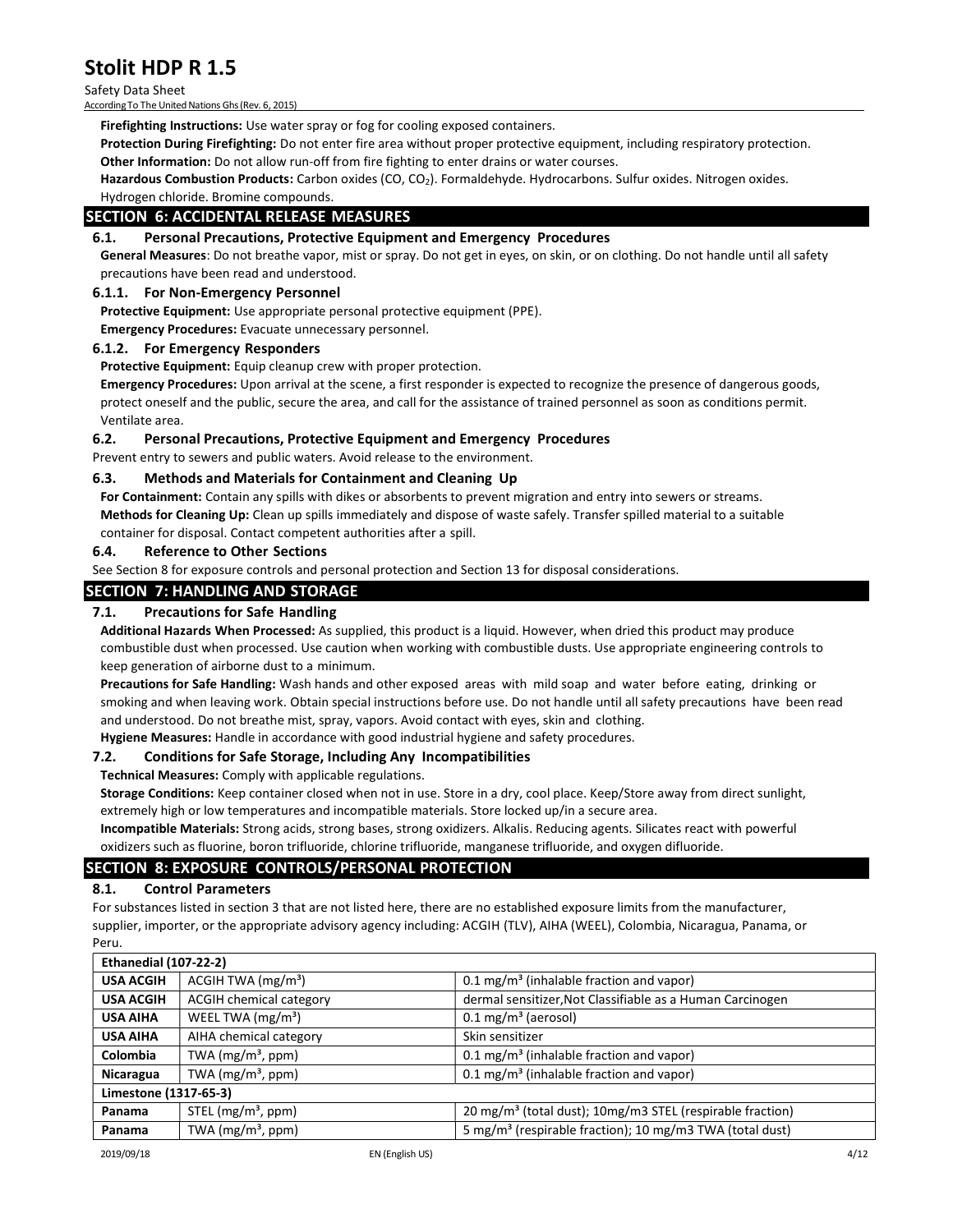Safety Data Sheet According To The United Nations Ghs (Rev. 6, 2015)

| Quartz (14808-60-7)  |                                                    |                                                                                                        |
|----------------------|----------------------------------------------------|--------------------------------------------------------------------------------------------------------|
| <b>USA ACGIH</b>     | ACGIH TWA $(mg/m3)$                                | $0.025$ mg/m <sup>3</sup> (respirableparticulatematter)                                                |
| <b>USA ACGIH</b>     | <b>ACGIH chemicalcategory</b>                      | A2 - SuspectedHuman Carcinogen                                                                         |
| Colombia             | TWA $(mg/m^3, ppm)$                                | 0.025 mg/m <sup>3</sup> (respirableparticulatematter)                                                  |
| Nicaragua            | TWA (mg/m <sup>3</sup> , ppm)                      | 0.025 mg/m <sup>3</sup> (respirableparticulatematter)                                                  |
| Panama               | STEL $(mg/m^3, ppm)$                               | 0.1 mg/m <sup>3</sup> (crystalline, respirabledust); 500 mppcf STEL (total); 0.1<br>mg/m3 STEL (total) |
| Panama               | TWA $(mg/m^3, ppm)$                                | 0.05 mg/m <sup>3</sup> (crystalline, respirabledust); 250 mppcf TWA (total);<br>0.05 mg/m3 TWA (total) |
| Peru                 | TWA ( $mg/m3$ , ppm)                               | 0.05 mg/m <sup>3</sup> (respirableparticulatematter)                                                   |
| Perlite (93763-70-3) |                                                    |                                                                                                        |
| Panama               | STEL (mg/m <sup>3</sup> , ppm)                     | 10 mg/m3 STEL (respirablefraction); 15 mg/m3 STEL (total dust)                                         |
| Panama               | TWA ( $mg/m3$ , ppm)                               | 5 mg/m3 TWA (respirablefraction); 10 mg/m3 TWA (total dust)                                            |
| Peru                 | TWA $(mg/m^3, ppm)$                                | 10 mg/m <sup>3</sup> (particulatematter containingno Asbestosand <1%                                   |
|                      |                                                    | Crystallinesilica)                                                                                     |
|                      | Titaniumdioxide (13463-67-7)                       |                                                                                                        |
| <b>USA ACGIH</b>     | ACGIH TWA $(mg/m3)$                                | 10 mg/m $3$                                                                                            |
| <b>USA ACGIH</b>     | <b>ACGIH chemicalcategory</b>                      | Not Classifiableas a Human Carcinogen                                                                  |
| Colombia             | TWA (mg/m <sup>3</sup> , ppm)                      | 10 mg/m $3$                                                                                            |
| Nicaragua            | TWA (mg/m <sup>3</sup> , ppm)                      | $10 \text{ mg/m}^3$                                                                                    |
| Panama               | STEL (mg/m <sup>3</sup> , ppm)                     | 15 mg/m $3$                                                                                            |
| Panama               | TWA $(mg/m^3, ppm)$                                | 15 mg/m $3$                                                                                            |
| Peru                 | TWA $(mg/m^3, ppm)$                                | 10 mg/m <sup>3</sup>                                                                                   |
|                      | Silica, cristobalite(14464-46-1)                   |                                                                                                        |
| <b>USA ACGIH</b>     | ACGIH TWA (mg/m <sup>3</sup>                       | 0.025 mg/m <sup>3</sup> (respirableparticulatematter)                                                  |
| <b>USA ACGIH</b>     | <b>ACGIH chemicalcategory</b>                      | SuspectedHuman Carcinogen                                                                              |
| Colombia             | TWA $(mg/m^3, ppm)$                                | 0.025 mg/m <sup>3</sup> (respirableparticualtematter)                                                  |
| Nicaragua            | TWA $(mg/m^3, ppm)$                                | 0.05 mg/m <sup>3</sup> (respirableparticualtematter)                                                   |
| Panama               | STEL (mg/m <sup>3</sup> , ppm)                     | $0.1 \text{ mg/m}^3$ (respirabledust)                                                                  |
| Panama               | $\overline{\text{TW}}$ A (mg/m <sup>3</sup> , ppm) | 0.05 mg/m <sup>3</sup> (respirabledust)                                                                |
| Peru                 | TWA $(mg/m^3, ppm)$                                | 0.05 mg/ $m3$ (respirablefraction                                                                      |

## 8.2. Exposure Controls

AppropriateEngineeringControls : Suitable eye/bodywash equipmentshould be availablein the vicinity of any potentialexposure.Ensure adequateventilation,especiallyin confinedareas. Ensure all national/localregulationsare observed

## 8.3. Individual Protection Measures, Such as Personal Protective Equipment (PPE)

PersonalProtectiveEquipment : Gloves. Protectiveclothing.Protectivegoggles.Insufficientventilation:wear

respiratoryprotection.  $nm$ 

| <b>Materialsfor ProtectiveClothing</b>                               | : Chemicallyresistantmaterialsand fabrics.                                                                                                                                                                                                                     |  |
|----------------------------------------------------------------------|----------------------------------------------------------------------------------------------------------------------------------------------------------------------------------------------------------------------------------------------------------------|--|
| <b>Hand Protection</b>                                               | : Wear protectivegloves                                                                                                                                                                                                                                        |  |
| <b>Eye and Face Protection</b>                                       | : Chemicalsafety goggles                                                                                                                                                                                                                                       |  |
| <b>Skin and Body Protection</b>                                      | : Wear suitable protective clothing                                                                                                                                                                                                                            |  |
| RespiratoryProtection                                                | : If exposurelimits are exceededor irritationis experienced, approved respiratory<br>protectionshould be worn. In case of inadequateventilation, oxygen deficient<br>atmosphere, or where exposurelevels are not known wear approved respiratory<br>protection |  |
| <b>Other Information</b>                                             | : When using, do not eat, drink or smoke                                                                                                                                                                                                                       |  |
| <b>SECTION 9: PHYSICAL AND CHEMICAL PROPERTIES</b>                   |                                                                                                                                                                                                                                                                |  |
| <b>Information on Basic Physical and Chemical Properties</b><br>9.1. |                                                                                                                                                                                                                                                                |  |
| <b>Physical State</b>                                                | : Liguid                                                                                                                                                                                                                                                       |  |
|                                                                      |                                                                                                                                                                                                                                                                |  |

**CONTRACTOR**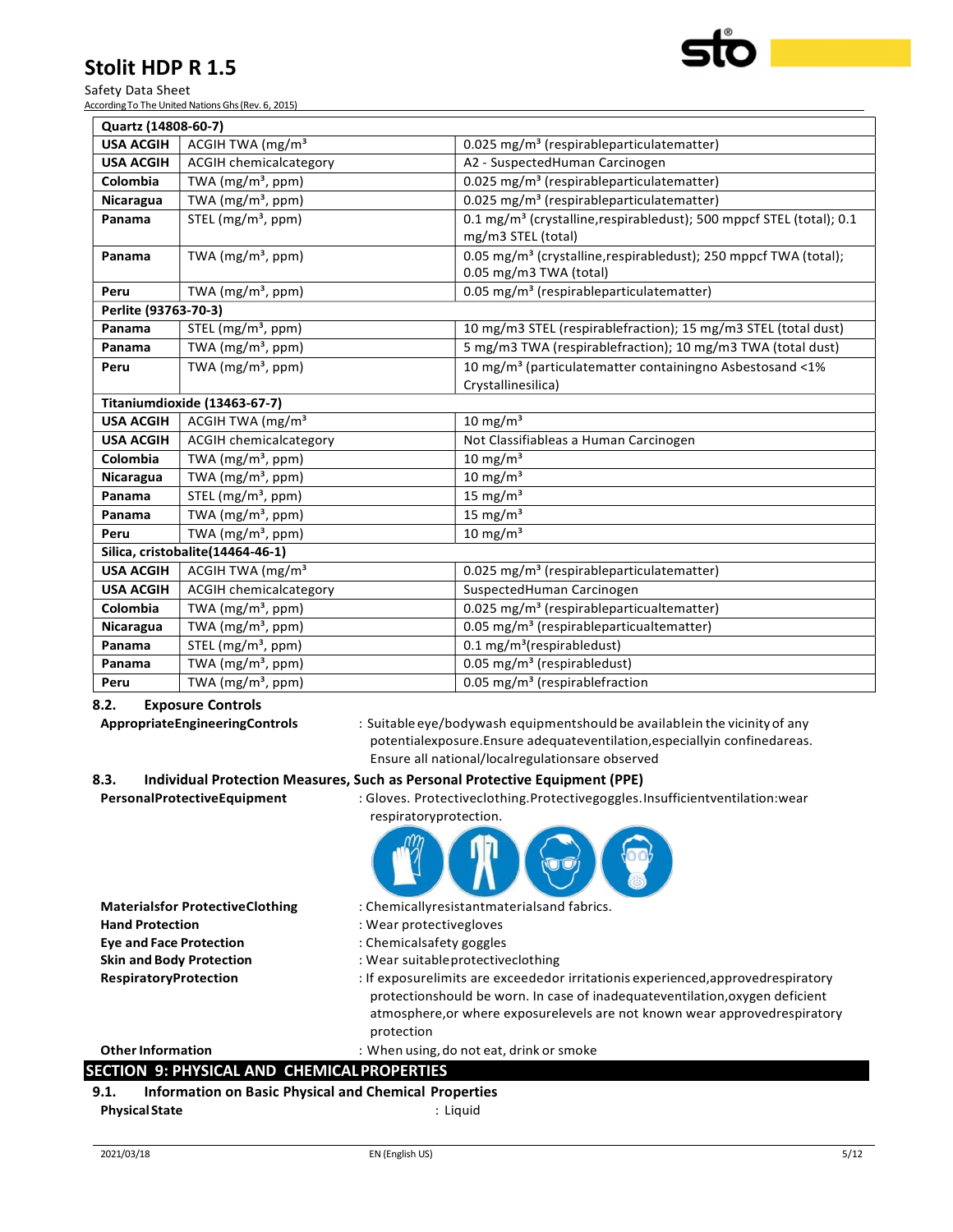Safety Data Sheet According To The United Nations Ghs (Rev. 6, 2015)

| Appearance                                    | : White to off-white |
|-----------------------------------------------|----------------------|
| Odor                                          | : Slight             |
| <b>Odor Threshold</b>                         | : No data available  |
| рH                                            | $: 8.0 - 9.0$        |
| <b>Evaporation Rate</b>                       | : No data available  |
| <b>Melting Point</b>                          | : No data available  |
| <b>Freezing Point</b>                         | : No data available  |
| <b>Boiling Point</b>                          | : No data available  |
| <b>Flash Point</b>                            | : No data available  |
| <b>Auto-ignition Temperature</b>              | : No data available  |
| <b>Decomposition Temperature</b>              | : No data available  |
| Flammability (solid, gas)                     | : Not applicable     |
| <b>Vapor Pressure</b>                         | : No data available  |
| Relative Vapor Density at 20°C                | : No data available  |
| <b>Relative Density</b>                       | : No data available  |
| <b>Specific Gravity</b>                       | : > 1                |
| Solubility                                    | : Water: Miscible    |
| <b>Partition Coefficient: N-Octanol/Water</b> | : No data available  |
| Viscosity                                     | : 100 - 125 ku       |

9.2. Other Information No additional information available

## SECTION 10: STABILITY AND REACTIVITY

10.1. Reactivity: Quartz (silica) will dissolve in hydrofluoric acid producing a corrosive gas, silicon tetrafluoride.

10.2. Chemical Stability: Stable under recommended handling and storage conditions (see section 7).

10.3. Possibility of Hazardous Reactions: Hazardous polymerization will not occur.

10.4. Conditions to Avoid: Direct sunlight, extremely high or low temperatures, and incompatible materials.

10.5. Incompatible Materials: Strong acids, strong bases, strong oxidizers. Alkalis. Reducing agents. Silicates react with

powerful oxidizers such as fluorine, boron trifluoride, chlorine trifluoride, manganese trifluoride, and oxygen difluoride.

10.6. Hazardous Decomposition Products: Thermal decomposition generates: Carbon oxides (CO, CO<sub>2</sub>). Formaldehyde. Hydrocarbons. Sulfur oxides. Nitrogen oxides. Hydrogen chloride.

### SECTION 11: TOXICOLOGICAL INFORMATION

| 11.1. Information on Toxicological Effects   |                  |  |
|----------------------------------------------|------------------|--|
| <b>Acute Toxicity (Oral)</b>                 | : Not classified |  |
| <b>Acute Toxicity (Dermal)</b>               | : Not classified |  |
| Acute Toxicity (Inhalation) : Not classified |                  |  |

| 200 mg/kg                                           |  |  |
|-----------------------------------------------------|--|--|
| 12700 mg/kg                                         |  |  |
| $2.44$ mg/l/4h                                      |  |  |
|                                                     |  |  |
| > 5000 mg/kg                                        |  |  |
| > 5000 mg/kg                                        |  |  |
| Perlite (93763-70-3)                                |  |  |
| 12960 mg/kg (Mouse)                                 |  |  |
| 3(2H)-Isothiazolone, 2-octyl- (26530-20-1)          |  |  |
| 550 mg/kg                                           |  |  |
| $690$ mg/kg                                         |  |  |
| $0.586$ mg/l/4h                                     |  |  |
| Titanium dioxide (13463-67-7)                       |  |  |
| $>10000$ mg/kg                                      |  |  |
| Naphtha, petroleum, hydrotreated heavy (64742-48-9) |  |  |
| $>6000$ mg/kg                                       |  |  |
|                                                     |  |  |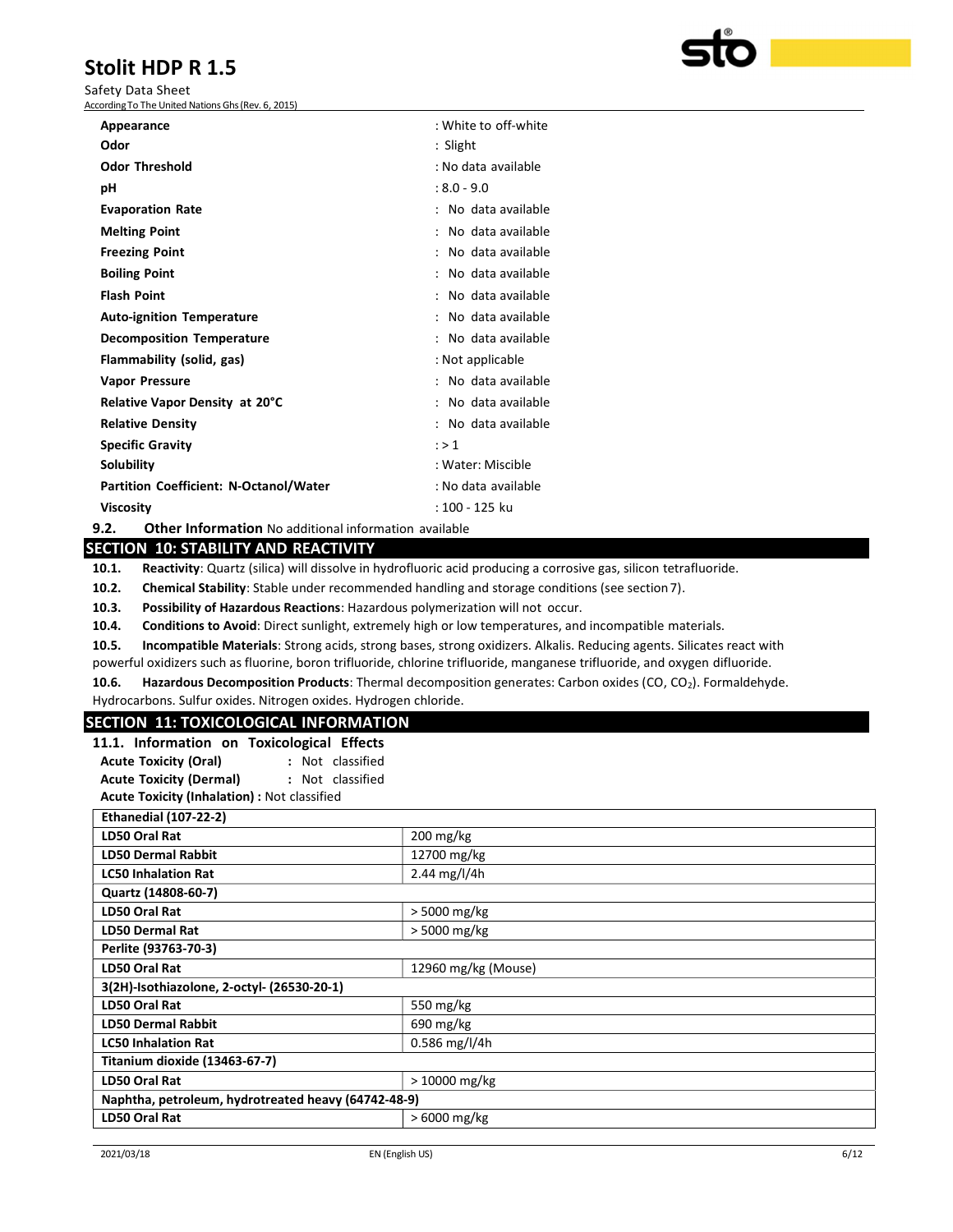Safety Data Sheet According To The United Nations Ghs (Rev. 6, 2015)

| <b>LD50 Dermal Rabbit</b>                          | $>3160$ mg/kg                                   |  |
|----------------------------------------------------|-------------------------------------------------|--|
| <b>LC50 Inhalation Rat</b>                         | $> 8500$ mg/m <sup>3</sup> (Exposure time: 4 h) |  |
| <b>ATE UN (dermal)</b>                             | 2,500.00 mg/kg body weight                      |  |
| Silica, amorphous, diatomaceous earth (68855-54-9) |                                                 |  |
| LD50 Oral Rat                                      | $>$ 2000 mg/kg                                  |  |
| <b>LC50 Inhalation Rat</b>                         | $> 2.6$ mg/l/4h                                 |  |

Skin Corrosion/Irritation: Not classified

pH: 8.0 - 9.0

Eye Damage/Irritation: Not classified

pH: 8.0 - 9.0

Respiratory or Skin Sensitization: May cause an allergic skin reaction.

Germ Cell Mutagenicity: May cause genetic defects.

Carcinogenicity: May cause cancer (Inhalation).

| Quartz (14808-60-7)                                |                                               |  |
|----------------------------------------------------|-----------------------------------------------|--|
| <b>IARC Group</b>                                  |                                               |  |
| <b>National Toxicology Program (NTP) Status</b>    | Known Human Carcinogens.                      |  |
| <b>OSHA Hazard Communication Carcinogen List</b>   | In OSHA Hazard Communication Carcinogen list. |  |
| Titanium dioxide (13463-67-7)                      |                                               |  |
| <b>IARC Group</b>                                  | 2B                                            |  |
| <b>OSHA Hazard Communication Carcinogen List</b>   | In OSHA Hazard Communication Carcinogen list. |  |
| Silica, amorphous, diatomaceous earth (68855-54-9) |                                               |  |
| <b>IARC Group</b>                                  | 3                                             |  |
| Silica, cristobalite (14464-46-1)                  |                                               |  |
| <b>IARC Group</b>                                  |                                               |  |
| <b>National Toxicology Program (NTP) Status</b>    | Known Human Carcinogens.                      |  |
| <b>OSHA Hazard Communication Carcinogen List</b>   | In OSHA Hazard Communication Carcinogen list. |  |

Reproductive Toxicity: Not classified

Specific Target Organ Toxicity (Single Exposure): Not classified

Specific Target Organ Toxicity (Repeated Exposure): Causes damage to organs (lungs) through prolonged or repeated exposure (Inhalation).

Aspiration Hazard: Not classified

Symptoms/Injuries After Inhalation: Prolonged exposure may cause irritation.

Symptoms/Injuries After Skin Contact: May cause an allergic skin reaction.

Symptoms/Injuries After Eye Contact: May cause slight irritation to eyes.

Symptoms/Injuries After Ingestion: Ingestion may cause adverse effects.

Chronic Symptoms: May cause cancer. Causes damage to organs through prolonged or repeated exposure. May cause genetic defects. Finely divided Quartz dust has caused cancer and lung disease in workers that inhale it over an extended period of time. Since this product is in a liquid form, the Quartz dust is not able to become airborne and cannot be inhaled. Thus, the hazards usually associated with Quartz dust are not applicable to this product.

### SECTION 12: ECOLOGICAL INFORMATION

| <b>Toxicity</b><br>12.1.                     |                                                                                 |
|----------------------------------------------|---------------------------------------------------------------------------------|
| <b>Ecology - General</b>                     | : Harmful to aquatic life.                                                      |
| <b>Hazardous To The Aquatic Environment,</b> | : Harmful to aquatic life.                                                      |
| Short-Term (Acute)                           |                                                                                 |
| Hazardous To The Aquatic Environment,        | : Not classified                                                                |
| Long-Term (Chronic)                          |                                                                                 |
| <b>Ethanedial (107-22-2)</b>                 |                                                                                 |
| LC50 Fish 1                                  | 215 mg/l (Exposure time: 96 h - Species: Pimephales promelas [static])          |
| EC50 Daphnia 1                               | 404 mg/l (Exposure time: 48 h - Species: Daphnia magna)                         |
| 3(2H)-Isothiazolone, 2-octyl- (26530-20-1)   |                                                                                 |
| LC50 Fish 1                                  | 0.047 mg/kg (Exposure Time: 96 h - Species: Oncorhynchus mykiss [Flow-through]) |
| LC50 Fish 2                                  | 0.05 ppm Exposure Time: 96 h - Species: Oncorhynchus mykiss [static])           |
| <b>NOEC Chronic Fish</b>                     | < 0.05                                                                          |
| <b>NOEC Chronic Algae</b>                    | <0.011 (Test Duration: 120 h - Species: Selenastrum capricornutum [static])     |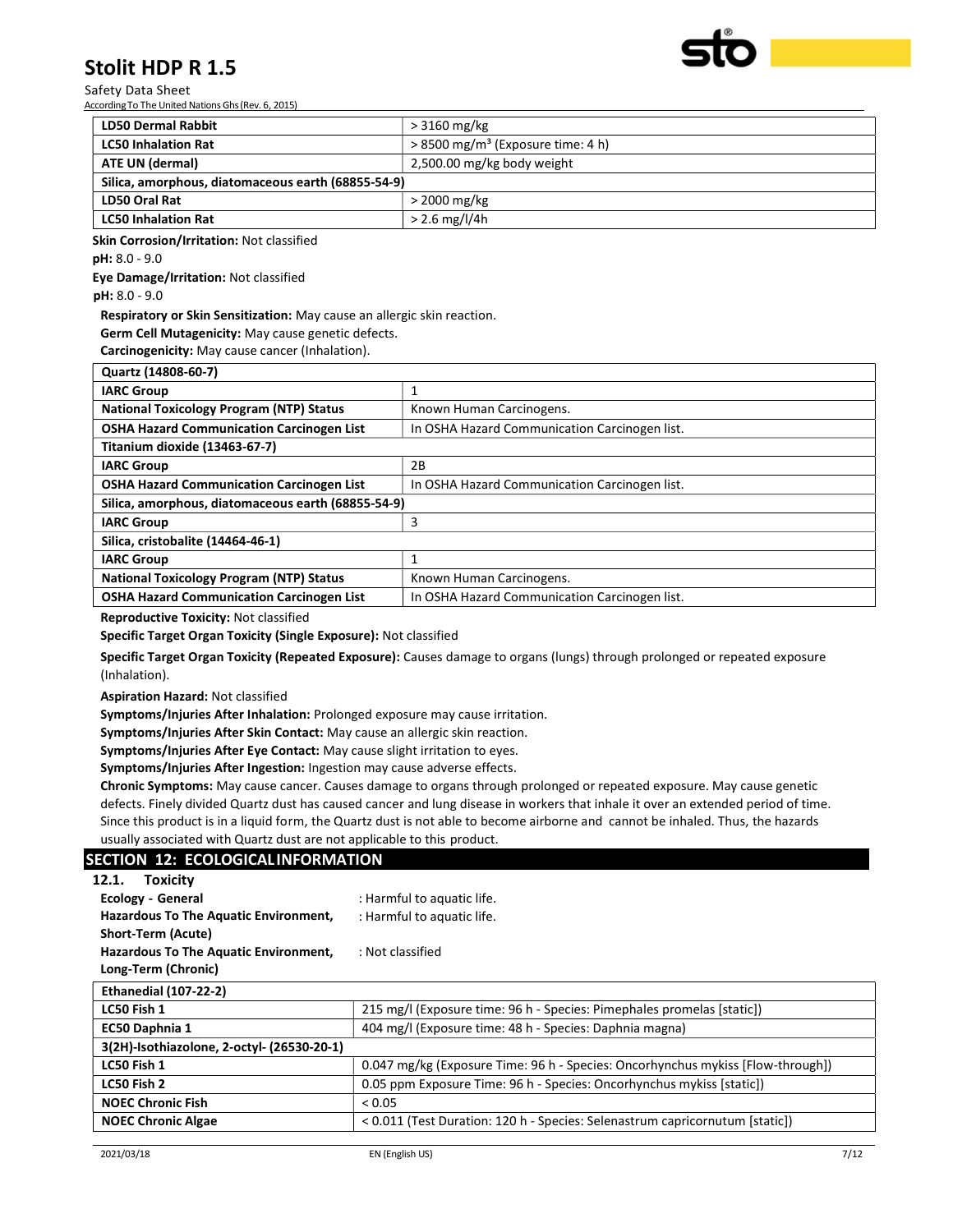Safety Data Sheet According To The United Nations Ghs (Rev. 6, 2015)

| Naphtha, petroleum, hydrotreated heavy (64742-48-9)                           |                    |  |
|-------------------------------------------------------------------------------|--------------------|--|
| LC50 Fish 1<br>2200 mg/l (Exposure time: 96 h - Species: Pimephales promelas) |                    |  |
| <b>Persistence and Degradability</b><br>12.2.                                 |                    |  |
| Stolit HDP R 1.5                                                              |                    |  |
| <b>Persistence and Degradability</b>                                          | Not established.   |  |
| <b>Bioaccumulative Potential</b><br>12.3.                                     |                    |  |
| Stolit HDP R 1.5                                                              |                    |  |
| <b>Bioaccumulative Potential</b>                                              | Not established.   |  |
| <b>Ethanedial (107-22-2)</b>                                                  |                    |  |
| Log Pow                                                                       | $-0.85$ (at 25 °C) |  |
| Silica, amorphous, diatomaceous earth (68855-54-9)                            |                    |  |
| <b>BCF Fish 1</b><br>(no known bioaccumulation)                               |                    |  |
| 12 A<br>Mobility in Soil Ne additional information available                  |                    |  |

#### 12.4. Mobility in Soil No additional information available

#### 12.5. Other Adverse Effects

Ozone : Not classified

Other Information **Community** : Avoid release to the environment.

## SECTION 13: DISPOSAL CONSIDERATIONS

#### 13.1. Waste treatment methods

Waste Disposal Recommendations: Dispose of contents/container in accordance with local, regional, national, and international regulations.

Ecology - Waste Materials: Avoid release to the environment. This material is hazardous to the aquatic environment. Keep out of sewers and waterways.

#### SECTION 14: TRANSPORT INFORMATION

The shipping description(s) stated herein were prepared in accordance with certain assumptions at the time the SDS was authored, and can vary based on a number of variables that may or may not have been known at the time the SDS was issued.

| In Accordance with UN RTDG, IMDG, and IATA |                                   |                                                           |                                   |
|--------------------------------------------|-----------------------------------|-----------------------------------------------------------|-----------------------------------|
| <b>UN RTDG</b>                             |                                   | <b>IMDG</b>                                               | <b>IATA</b>                       |
| 14.1.                                      | <b>UN Number</b>                  |                                                           |                                   |
|                                            | Not regulated for transport       |                                                           |                                   |
| 14.2.                                      | <b>UN Proper Shipping Name</b>    |                                                           |                                   |
| Not applicable                             |                                   | Not applicable                                            | Not applicable                    |
| 14.3.                                      | <b>Transport Hazard Class(es)</b> |                                                           |                                   |
| Not applicable                             |                                   | Not applicable                                            | Not applicable                    |
|                                            | Not applicable                    | Not applicable                                            | Not applicable                    |
| 14.4.                                      | <b>Packing Group</b>              |                                                           |                                   |
| Not applicable                             |                                   | Not applicable                                            | Not applicable                    |
| 14.5.                                      | <b>Environmental Hazards</b>      |                                                           |                                   |
|                                            | Dangerous for the environment: No | Dangerous for the environment: No<br>Marine pollutant: No | Dangerous for the environment: No |

14.6. Special Precautions For User No additional information available

#### 14.7. Transport in Bulk According to Annex II of MARPOL and The IBC Code Not applicable

### SECTION 15: REGULATORY INFORMATION

15.1. International Regulatory Lists

#### Ethanedial (107-22-2)

Listed on the AICS (Australian Inventory of Chemical Substances) Listed on the Canadian DSL (Domestic Substances List) Listed on IECSC (Inventory of Existing Chemical Substances Produced or Imported in China) Listed on the EEC inventory EINECS (European Inventory of Existing Commercial Chemical Substances) Listed on the Japanese ENCS (Existing & New Chemical Substances) inventory Listed on the Japanese ISHL (Industrial Safety and Health Law) Listed on the Korean ECL (Existing Chemicals List)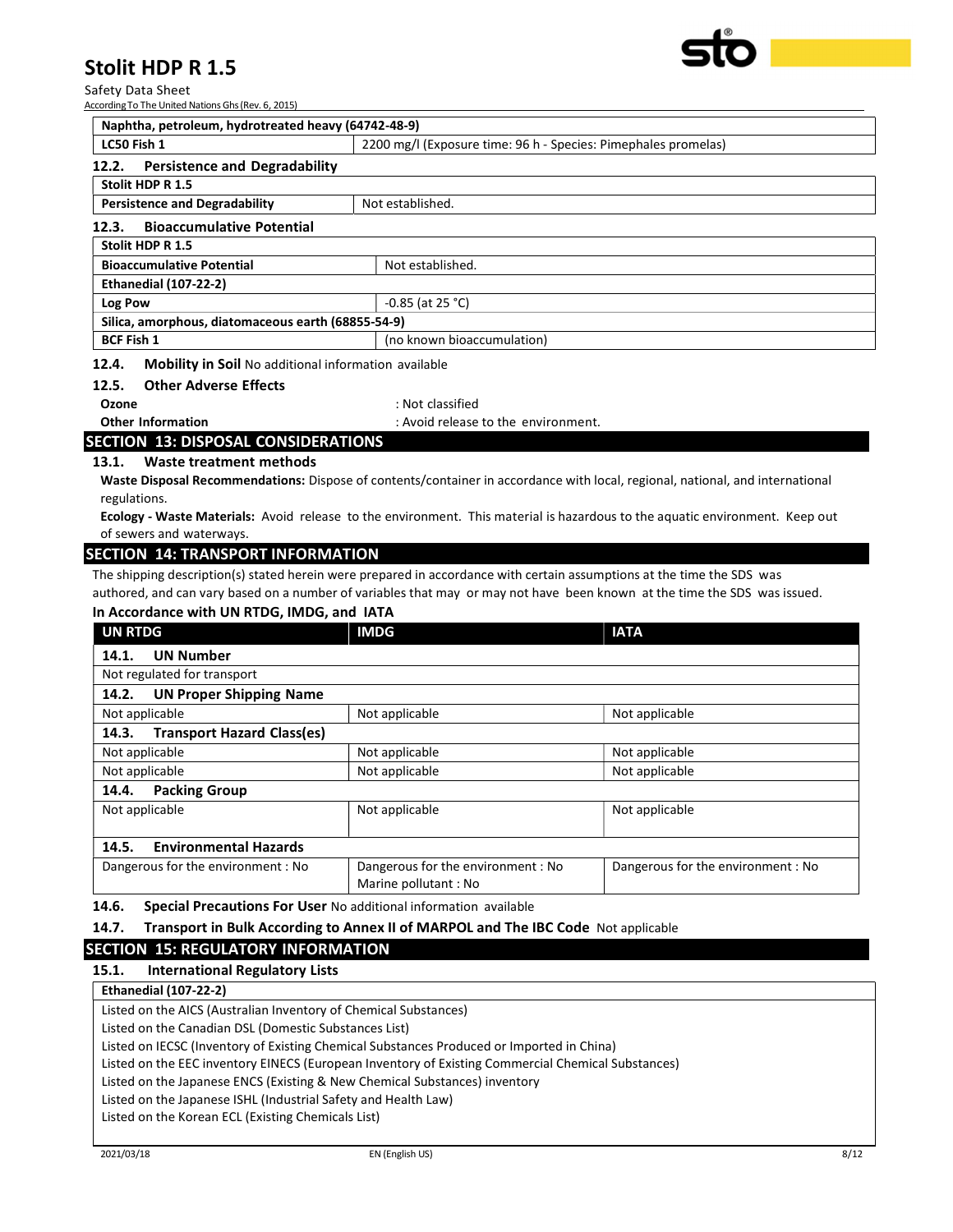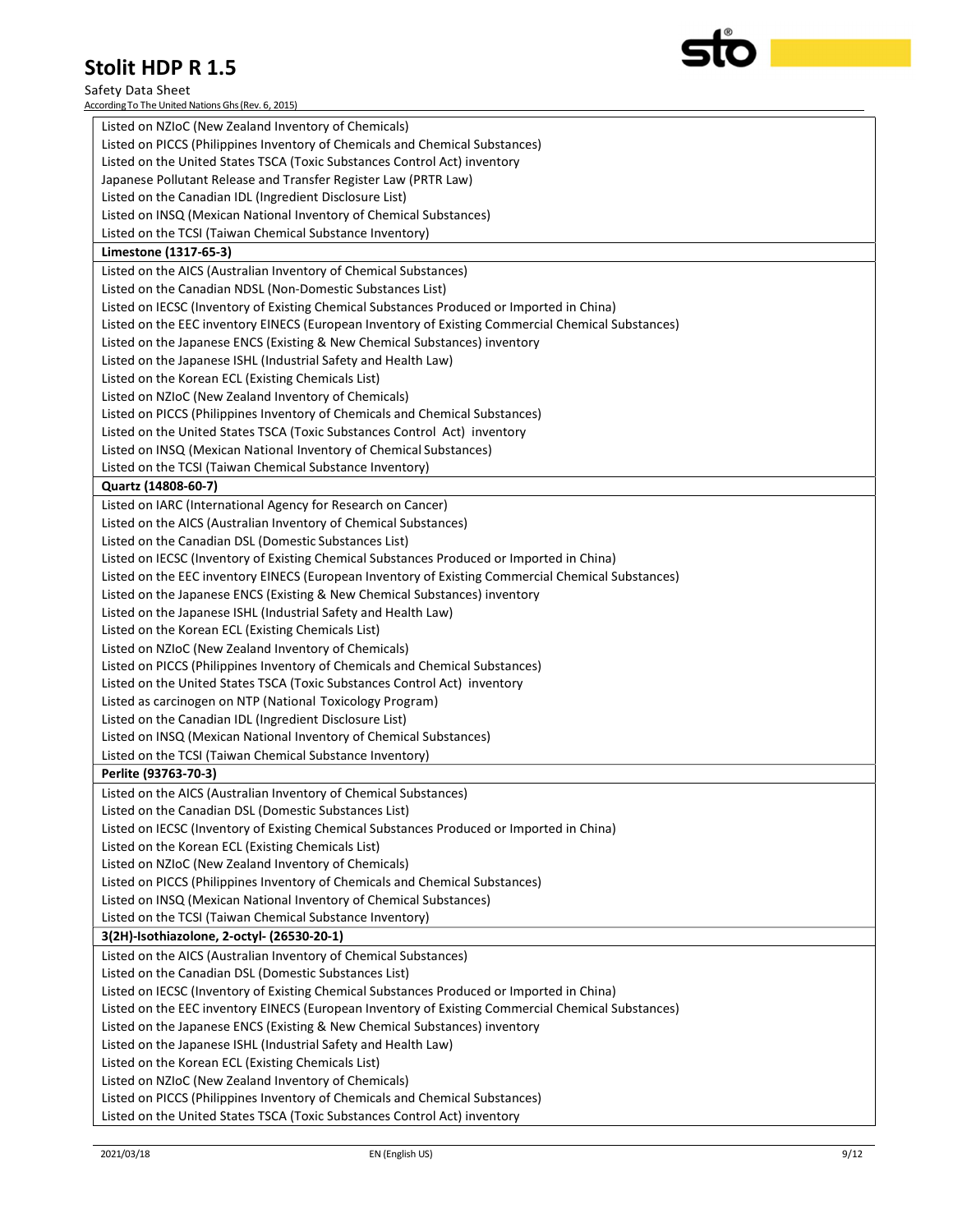Safety Data Sheet According To The United Nations Ghs (Rev. 6, 2015)

| Listed on INSQ (Mexican National Inventory of Chemical Substances)                                 |
|----------------------------------------------------------------------------------------------------|
| Listed on the TCSI (Taiwan Chemical Substance Inventory)                                           |
| Slack wax, petroleum (64742-61-6)                                                                  |
| Listed on the AICS (Australian Inventory of Chemical Substances)                                   |
| Listed on the Canadian DSL (Domestic Substances List)                                              |
| Listed on IECSC (Inventory of Existing Chemical Substances Produced or Imported in China)          |
| Listed on the EEC inventory EINECS (European Inventory of Existing Commercial Chemical Substances) |
| Listed on the Korean ECL (Existing Chemicals List)                                                 |
| Listed on NZIoC (New Zealand Inventory of Chemicals)                                               |
| Listed on PICCS (Philippines Inventory of Chemicals and Chemical Substances)                       |
| Listed on the United States TSCA (Toxic Substances Control Act) inventory                          |
| Listed on the TCSI (Taiwan Chemical Substance Inventory)                                           |
| Titanium dioxide (13463-67-7)                                                                      |
| Listed on the AICS (Australian Inventory of Chemical Substances)                                   |
| Listed on the Canadian DSL (Domestic Substances List)                                              |
| Listed on IECSC (Inventory of Existing Chemical Substances Produced or Imported in China)          |
| Listed on the EEC inventory EINECS (European Inventory of Existing Commercial Chemical Substances) |
| Listed on the Japanese ENCS (Existing & New Chemical Substances) inventory                         |
| Listed on the Japanese ISHL (Industrial Safety and Health Law)                                     |
| Listed on the Korean ECL (Existing Chemicals List)                                                 |
| Listed on NZIoC (New Zealand Inventory of Chemicals)                                               |
| Listed on PICCS (Philippines Inventory of Chemicals and Chemical Substances)                       |
| Listed on the United States TSCA (Toxic Substances Control Act) inventory                          |
| Listed on INSQ (Mexican National Inventory of Chemical Substances)                                 |
| Listed on the TCSI (Taiwan Chemical Substance Inventory)                                           |
| Naphtha, petroleum, hydrotreated heavy (64742-48-9)                                                |
| Listed on the AICS (Australian Inventory of Chemical Substances)                                   |
| Listed on the Canadian DSL (Domestic Substances List)                                              |
| Listed on IECSC (Inventory of Existing Chemical Substances Produced or Imported in China)          |
| Listed on the EEC inventory EINECS (European Inventory of Existing Commercial Chemical Substances) |
| Listed on the Korean ECL (Existing Chemicals List)                                                 |
| Listed on NZIoC (New Zealand Inventory of Chemicals)                                               |
| Listed on PICCS (Philippines Inventory of Chemicals and Chemical Substances)                       |
| Listed on the United States TSCA (Toxic Substances Control Act) inventory                          |
| Listed on INSQ (Mexican National Inventory of Chemical Substances)                                 |
| Listed on the TCSI (Taiwan Chemical Substance Inventory)                                           |
| Silica, amorphous, diatomaceous earth (68855-54-9)                                                 |
| Listed on the AICS (Australian Inventory of Chemical Substances)                                   |
| Listed on the Canadian DSL (Domestic Substances List)                                              |
| Listed on IECSC (Inventory of Existing Chemical Substances Produced or Imported in China)          |
| Listed on the EEC inventory EINECS (European Inventory of Existing Commercial Chemical Substances) |
| Listed on the Japanese ENCS (Existing & New Chemical Substances) inventory                         |
| Listed on the Japanese ISHL (Industrial Safety and Health Law)                                     |
| Listed on the Korean ECL (Existing Chemicals List)                                                 |
| Listed on NZIoC (New Zealand Inventory of Chemicals)                                               |
| Listed on PICCS (Philippines Inventory of Chemicals and Chemical Substances)                       |
| Listed on the United States TSCA (Toxic Substances Control Act) inventory                          |
| Listed on the Canadian IDL (Ingredient Disclosure List)                                            |
| Listed on INSQ (Mexican National Inventory of Chemical Substances)                                 |
| Listed on the TCSI (Taiwan Chemical Substance Inventory)                                           |
| Silica, cristobalite (14464-46-1)                                                                  |
| Listed on IARC (International Agency for Research on Cancer)                                       |
| Listed on the AICS (Australian Inventory of Chemical Substances)                                   |
| Listed on the Canadian DSL (Domestic Substances List)                                              |
| Listed on IECSC (Inventory of Existing Chemical Substances Produced or Imported in China)          |
| Listed on the EEC inventory EINECS (European Inventory of Existing Commercial Chemical Substances) |
|                                                                                                    |

| ®

C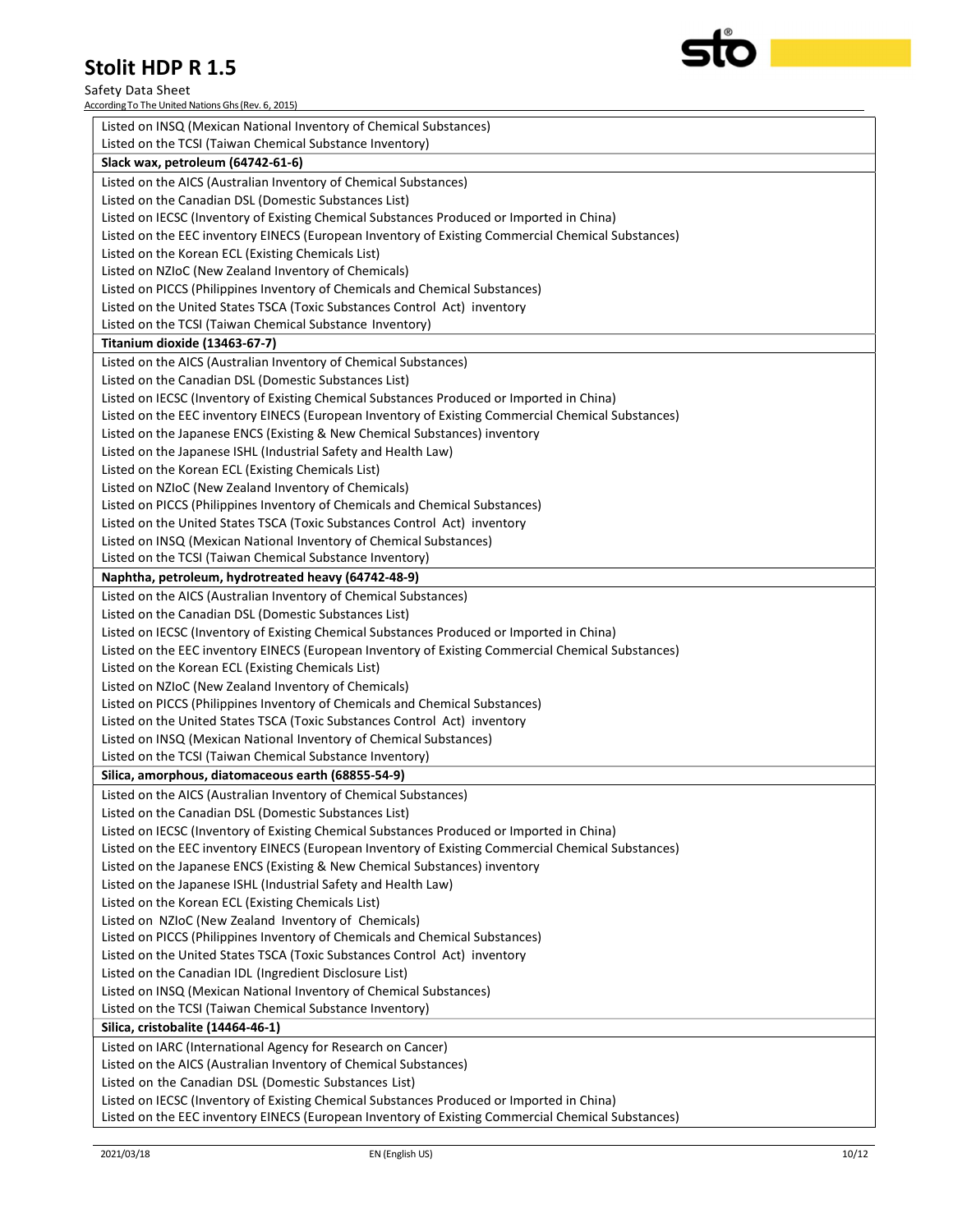#### Safety Data Sheet

According To The United Nations Ghs (Rev. 6, 2015)

| כ.ב ח CUIL שנו                                                                                                                                                                                                                                                                                                                                                                                           |  |
|----------------------------------------------------------------------------------------------------------------------------------------------------------------------------------------------------------------------------------------------------------------------------------------------------------------------------------------------------------------------------------------------------------|--|
| fety Data Sheet<br>ording To The United Nations Ghs (Rev. 6, 2015)                                                                                                                                                                                                                                                                                                                                       |  |
| Listed on the Japanese ENCS (Existing & New Chemical Substances) inventory<br>$\sim$ . The state of the state of the state of the state of the state of the state of the state of the state of the state of the state of the state of the state of the state of the state of the state of the state of the st<br>$\mathbf{r}$ , $\mathbf{r}$ , $\mathbf{r}$ , $\mathbf{r}$ , $\mathbf{r}$ , $\mathbf{r}$ |  |

Listed on the Japanese ISHL (Industrial Safety and Health Law) Listed on the Korean ECL (Existing Chemicals List) Listed on NZIoC (New Zealand Inventory of Chemicals) Listed on PICCS (Philippines Inventory of Chemicals and Chemical Substances) Listed on the United States TSCA (Toxic Substances Control Act) inventory Listed as carcinogen on NTP (National Toxicology Program) Listed on the Canadian IDL (Ingredient Disclosure List) Listed on INSQ (Mexican National Inventory of Chemical Substances)

Listed on the TCSI (Taiwan Chemical Substance Inventory)

#### 15.2. International Agreements

#### Titanium dioxide (13463-67-7)

This chemical is subject to the International Convention for the Prevention of Pollution from Ships (MARPOL) This chemical is subject to the International Convention for the Prevention of Pollution from Ships (MARPOL)

#### SECTION 16: OTHER INFORMATION, INCLUDING DATE OF PREPARATION OR LAST REVISION

| Date of Preparation or Latest Revision | : 2021/03/18                                                                                                                                                                                                                                                                                                                                                                               |
|----------------------------------------|--------------------------------------------------------------------------------------------------------------------------------------------------------------------------------------------------------------------------------------------------------------------------------------------------------------------------------------------------------------------------------------------|
| Data Sources                           | : Information and data obtained and used in the authoring of this<br>safety data sheet could come from database subscriptions, official<br>government regulatory body websites, product/ingredient<br>manufacturer or supplier specific information, and/or resources that<br>include substance specific data and classifications according to GHS<br>or their subsequent adoption of GHS. |
| <b>Other Information</b>               | : According To The United Nations Ghs (Rev. 6, 2015)                                                                                                                                                                                                                                                                                                                                       |

## GHS Full Text Phrases:

| Acute Tox. 3 (Dermal)                | Acute toxicity (dermal) Category 3                               |
|--------------------------------------|------------------------------------------------------------------|
| Acute Tox. 3 (Inhalation:dust, mist) | Acute toxicity (inhalation:dust, mist) Category 3                |
| Acute Tox. 3 (Oral)                  | Acute toxicity (oral) Category 3                                 |
| Acute Tox. 4 (Inhalation:dust, mist) | Acute toxicity (inhalation: dust, mist) Category 4               |
| Acute Tox. 4 (Oral)                  | Acute toxicity (oral) Category 4                                 |
| Acute Tox. 5 (Dermal)                | Acute toxicity (dermal) Category 5                               |
| Aquatic Acute 1                      | Hazardous to the aquatic environment - Acute Hazard Category 1   |
| <b>Aquatic Acute 3</b>               | Hazardous to the aquatic environment - Acute Hazard Category 3   |
| Aquatic Chronic 1                    | Hazardous to the aquatic environment - Chronic Hazard Category 1 |
| Asp. Tox. 1                          | Aspiration hazard Category 1                                     |
| Carc. 1A                             | Carcinogenicity Category 1A                                      |
| Carc. 1B                             | Carcinogenicity Category 1B                                      |
| Eye Dam. 1                           | Serious eye damage/eye irritation Category 1                     |
| Muta. 1B                             | Germ cell mutagenicity Category 1B                               |
| Muta. 2                              | Germ cell mutagenicity Category 2                                |
| Skin Corr. 1B                        | Skin corrosion/irritation Category 1B                            |
| Skin Irrit. 2                        | Skin corrosion/irritation Category 2                             |
| Skin Sens. 1                         | Skin sensitization, Category 1                                   |
| <b>STOT RE1</b>                      | Specific target organ toxicity (repeated exposure) Category 1    |
| STOT SE 3                            | Specific target organ toxicity (single exposure) Category 3      |
| H301                                 | <b>Toxic if swallowed</b>                                        |
| H302                                 | Harmful if swallowed                                             |
| H304                                 | May be fatal if swallowed and enters airways                     |
| H311                                 | Toxic in contact with skin                                       |
| H313                                 | May be harmful in contact with skin                              |
| H314                                 | Causes severe skin burns and eye damage                          |
| H315                                 | Causes skin irritation                                           |
| H317                                 | May cause an allergic skin reaction                              |
|                                      |                                                                  |